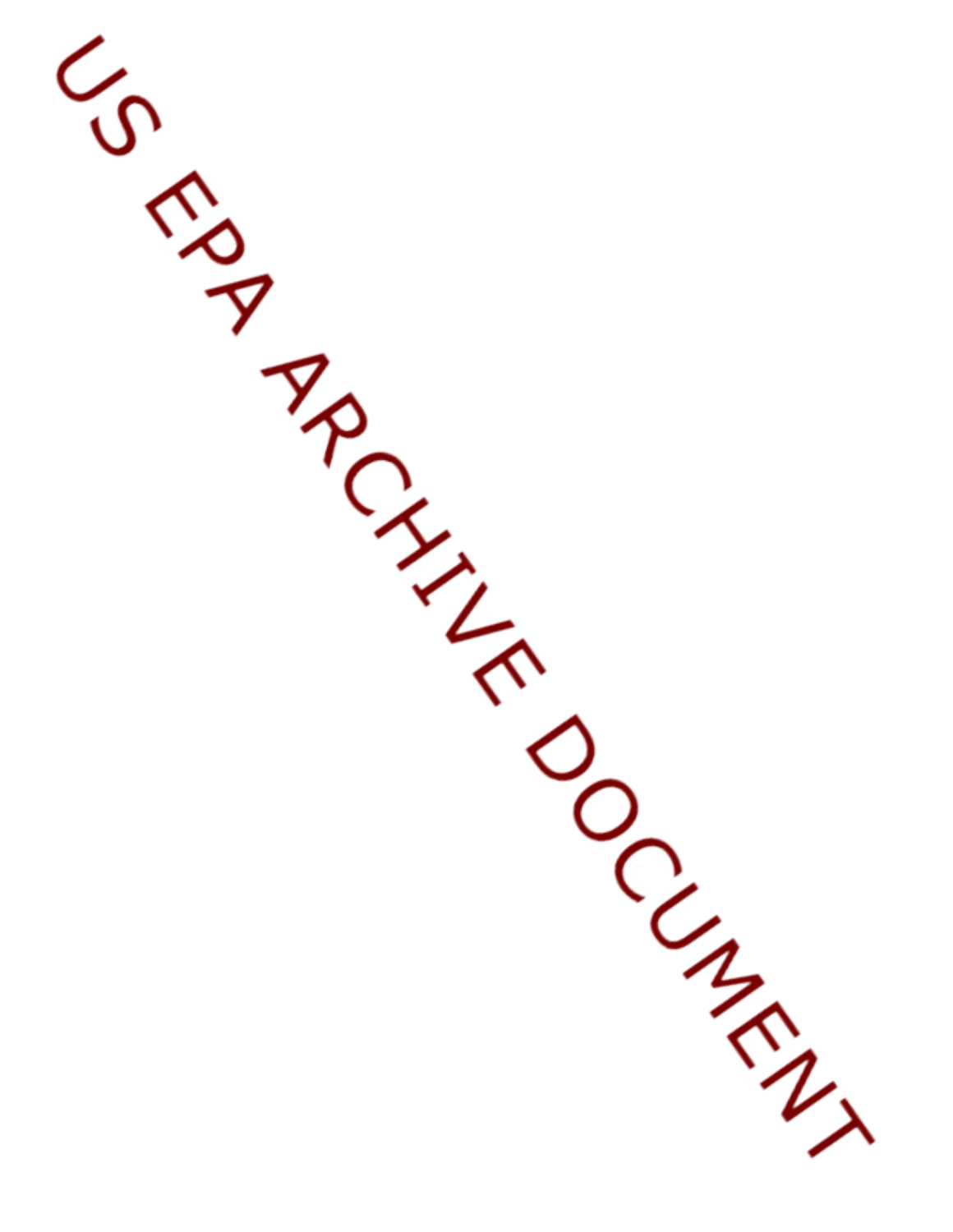# **Technical Factsheet on: METHOXYCHLOR**

# [List of Contaminants](http://www.epa.gov/safewater/hfacts.html)

 As part of the Drinking Water and Health pages, this fact sheet is part of a larger publication: **National Primary Drinking Water Regulations** 

 MCL: 0.04 mg/L Drinking Water Standards MCLG: 0.04 mg/L HAL(child): 1 day: 0.05 mg/L; Longer-term: 0.05 mg/L

# **Health Effects Summary**

Acute: EPA has found methoxychlor to potentially cause central nervous system depression, diarrhea, and damage to liver, kidney and heart tissue from short-term exposures at levels above the MCL.

 consuming 1 liter of water per day, upto a 7-year exposure to 0.05 mg/L. Drinking water levels which are considered "safe" for short-term exposures: For a 10-kg (22 lb.) child

Chronic: Methoxychlor has the potential to damage liver, kidney and heart tissue and to retard growth from long-term exposure at levels above the MCL.

 exposures in drinking water. Cancer: There is no evidence that methoxychlor has the potential to cause cancer from lifetime

## **Usage Patterns**

Methoxychlor is preferred to DDT for use on animals, in animal feed, and on DDT-sensitive crops such as squash, melons, etc. Since methoxychlor is more unstable than DDT, it has less residual effect. Compared to DDT, methoxychlor, is more toxic to some insects & less toxic to others. It has been used extensively in Canada for the control of biting flies, and is also effective against mosquitoes and houseflies.

 700,000 lbs in 1982. Available information indicates production of methoxychlor has decreased: from 3.7 million lbs. in 1978 to

In 1982 it was estimated that industries consumed methoxychlor as follows: 43 percent as an insecticide for livestock and poultry, 29 percent on alfalfa crops and 29 percent on citrus.

## **Release Patterns**

Release of methoxychlor to the environment occurs due to its use as an insecticide for home and garden applications, livestock and poultry, alfalfa, soya beans, forests (Dutch Elm disease) , ornamental shrubs, deciduous fruits and nuts, and vegetables Other sources of release may include loss during the manufacture, formulation, packaging, and disposal of methoxychlor.

 and water totalled only about 2000 lbs. From 1987 to 1993, according to EPA's Toxic Chemical Release Inventory, methoxychlor releases to land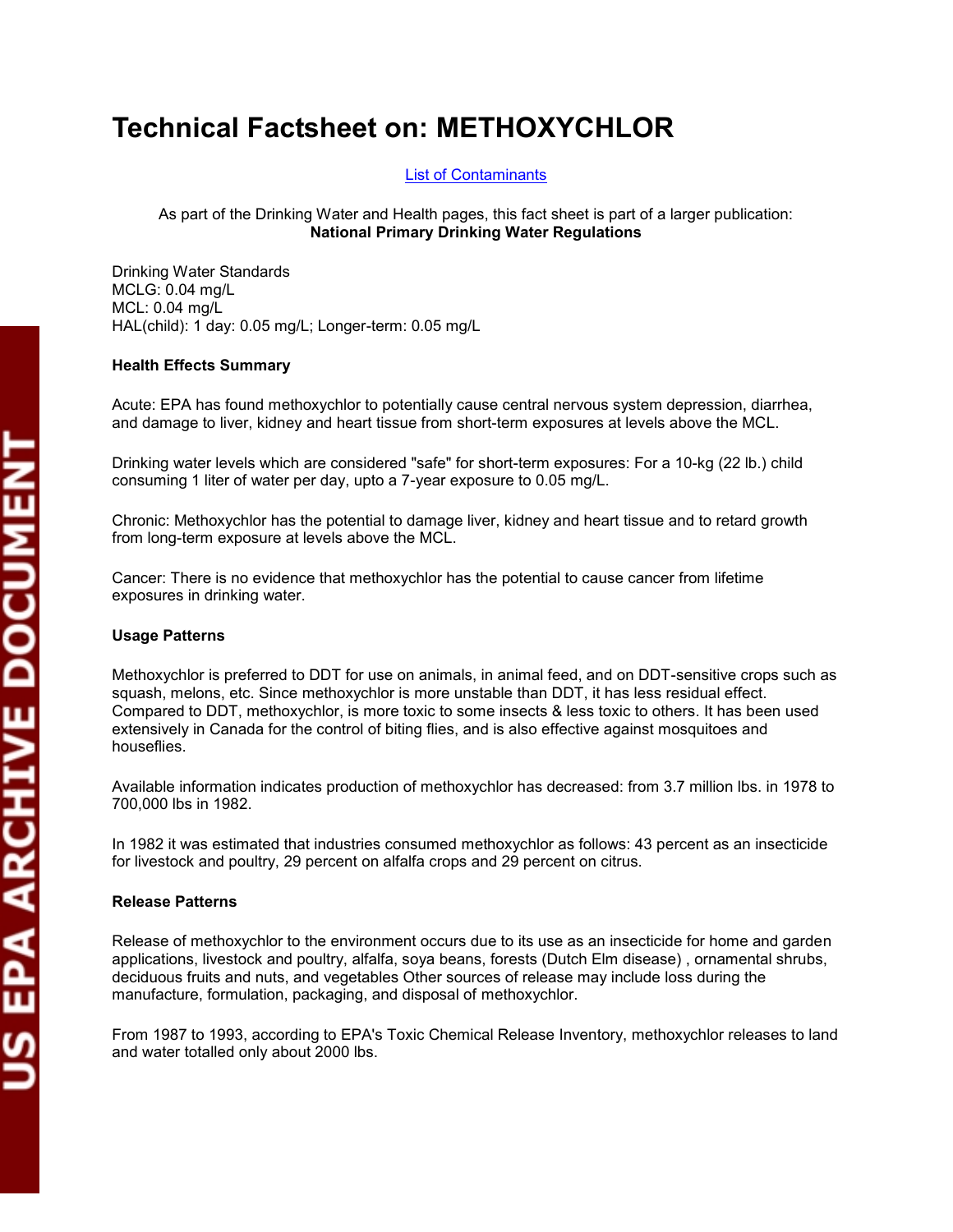# **Environmental Fate**

Methoxychlor does not tend to persist when released to soil or water, and does not accumulate in fish.

 although a small percentage may migrate to lower depths, possibly into groundwater as suggested by the detection of methoxychlor in some groundwater samples. If released to soil, methoxychlor is expected to remain immobilized primarily in the upper layer of soil

Measured soil sorption coefficient (Koc) values in various soil are as follows: 9700 to 41,000 in sand, 80,000 to 86,000 in coarse silt, 73,000 to 100,000 in medium silt, 80,000 to 100,000 in fine silt and 73,000 to 92,000 in clay. In another study, a Koc of 620 was found in a water-sediment system.

This range of Koc values suggests that methoxychlor would be moderately mobile to immobile in soil and adsorb significantly to suspended solids and sediments in water. Methoxychlor was found to migrate as much as 100 cm under conditions in which 95 to 97% of the residues remained in the top 10 cm of soil.

 aerobic conditions and < 28 days under anaerobic conditions. Half-lives in anaerobic soils are about 3 months. Methoxychlor may undergo indirect "sensitized" photolysis on the soil surfaces and it may undergo chemical hydrolysis in moist soils (half-life > 1 year). Under anaerobic soil/sediment conditions, biodegradation appears to be the dominant removal mechanism. In sediments, methoxychlor was found to have a half-life of >100 days under relatively

If released to water, methoxychlor may be removed or transported by several different mechanisms. Methoxychlor may adsorb to suspended solids and sediments. It may undergo direct photolysis (half-life 4.5 months) or indirect "sensitized" photolysis (half-life <5 hours) depending upon the presence of photosensitizers. Based on the Henry's law constant, volatilization of methoxychlor may be significant (half-life 4.5 days from a shallow river).

Methoxychlor may also biodegrade in sediments, as mentioned above, but oxidation and chemical hydrolysis are not expected to be significant fate processes.

 may undergo reaction with photochemically generated hydroxyl radicals (estimated vapor phase half-life 3.7 hours) or physical removal by settling out or washing out in precipitation. If released to the atmosphere, methoxychlor may exist in either vapor or particulate form. Methoxychlor

 are generally reported to metabolize methoxychlor fairly rapidly and do not accumulate it. Significant bioconcentration has been measured in certain shellfish, insects, algae and fish, although fish

The most probable route of exposure to methoxychlor would be inhalation or dermal contact during home use of this insecticide, inhalation of airborne particulate matter containing methoxychlor or ingestion of food or drinking water contaminated with methoxychlor.

## **Chemical/ Physical Properties**

CAS Number: 72-43-5

dust and aerosol concentrates; oil solutions<br>M.P.: 89 C B.P.: N/A<br>Vapor Pressure: very low Color/ Form/Odor: Colorless crystals with slightly fruity odor; available as: wettable powder; emulsifiable,

M.P.: 89 C B.P.: N/A

Vapor Pressure: very low